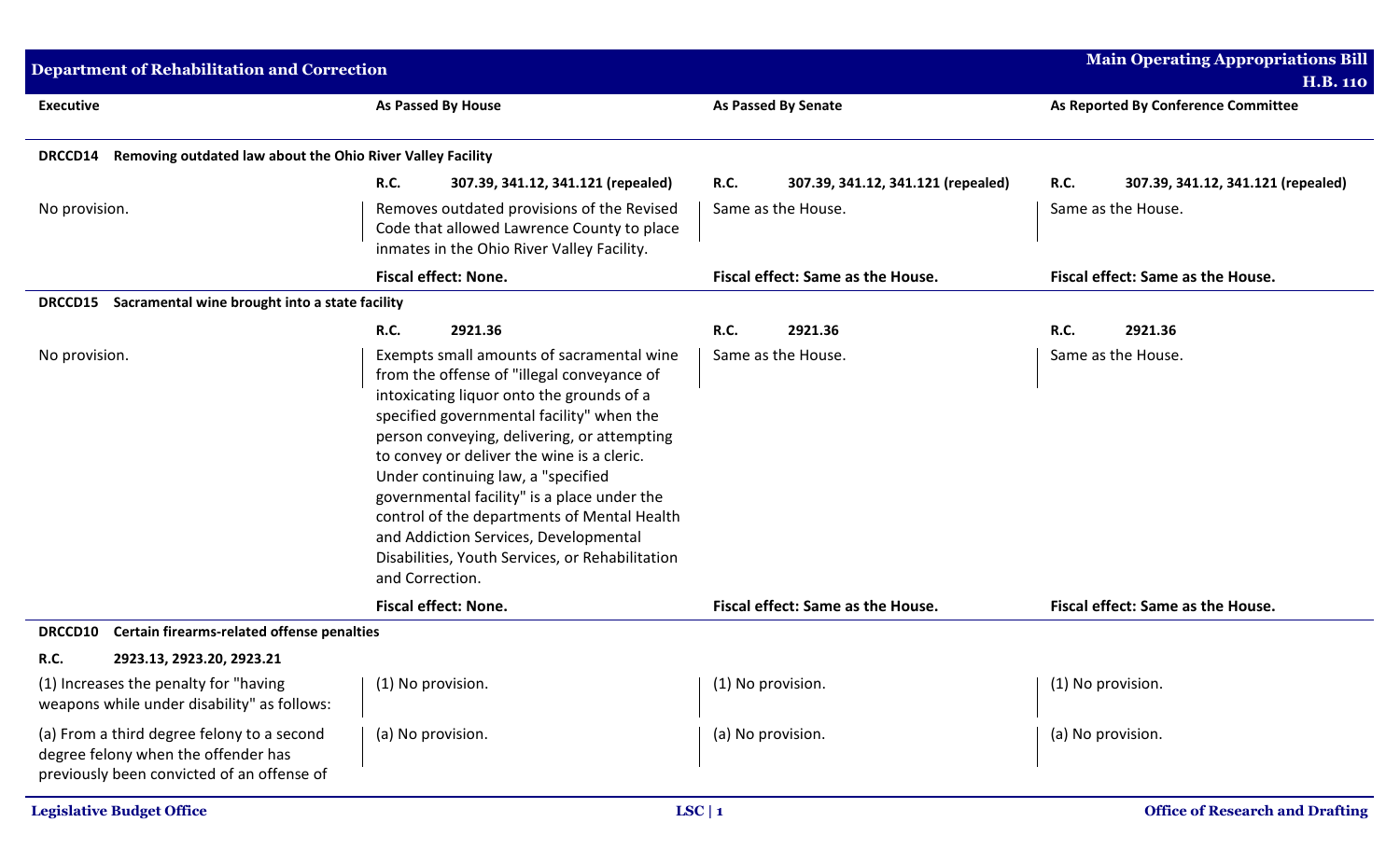| <b>Department of Rehabilitation and Correction</b>                                                                                                                                                                                                                                                                                                                                                                                      |                           |                            | <b>Main Operating Appropriations Bill</b><br><b>H.B. 110</b> |
|-----------------------------------------------------------------------------------------------------------------------------------------------------------------------------------------------------------------------------------------------------------------------------------------------------------------------------------------------------------------------------------------------------------------------------------------|---------------------------|----------------------------|--------------------------------------------------------------|
| <b>Executive</b>                                                                                                                                                                                                                                                                                                                                                                                                                        | <b>As Passed By House</b> | <b>As Passed By Senate</b> | As Reported By Conference Committee                          |
| having weapons while under disability;                                                                                                                                                                                                                                                                                                                                                                                                  |                           |                            |                                                              |
| (b) From a third degree felony to a second<br>degree felony when the offender is under<br>indictment for or has been convicted of any<br>felony offense of violence or has been<br>adjudicated a delinquent child for the<br>commission of an offense that, if committed<br>by an adult, would have been a felony<br>offense of violence; and                                                                                           | (b) No provision.         | (b) No provision.          | (b) No provision.                                            |
| (c) From a third degree felony to a first<br>degree felony when the offender has<br>previously been convicted of an offense of<br>having weapons while under disability and is<br>under indictment for or has been convicted<br>of any felony offense of violence or has been<br>adjudicated a delinquent child for the<br>commission of an offense that, if committed<br>by an adult, would have been a felony<br>offense of violence. | (c) No provision.         | (c) No provision.          | (c) No provision.                                            |
| (2) Increases the penalty for "unlawful<br>transactions in weapons" as follows:                                                                                                                                                                                                                                                                                                                                                         | (2) No provision.         | (2) No provision.          | (2) No provision.                                            |
| (a) From a fourth degree felony to a third<br>degree felony if the violation is recklessly<br>selling, lending, giving, or furnishing a<br>firearm or dangerous ordnance to any<br>person prohibited by state law from<br>acquiring or using a firearm or dangerous<br>ordnance, or possessing a firearm or<br>dangerous ordnance with purpose to<br>dispose of it; and                                                                 | (a) No provision.         | (a) No provision.          | (a) No provision.                                            |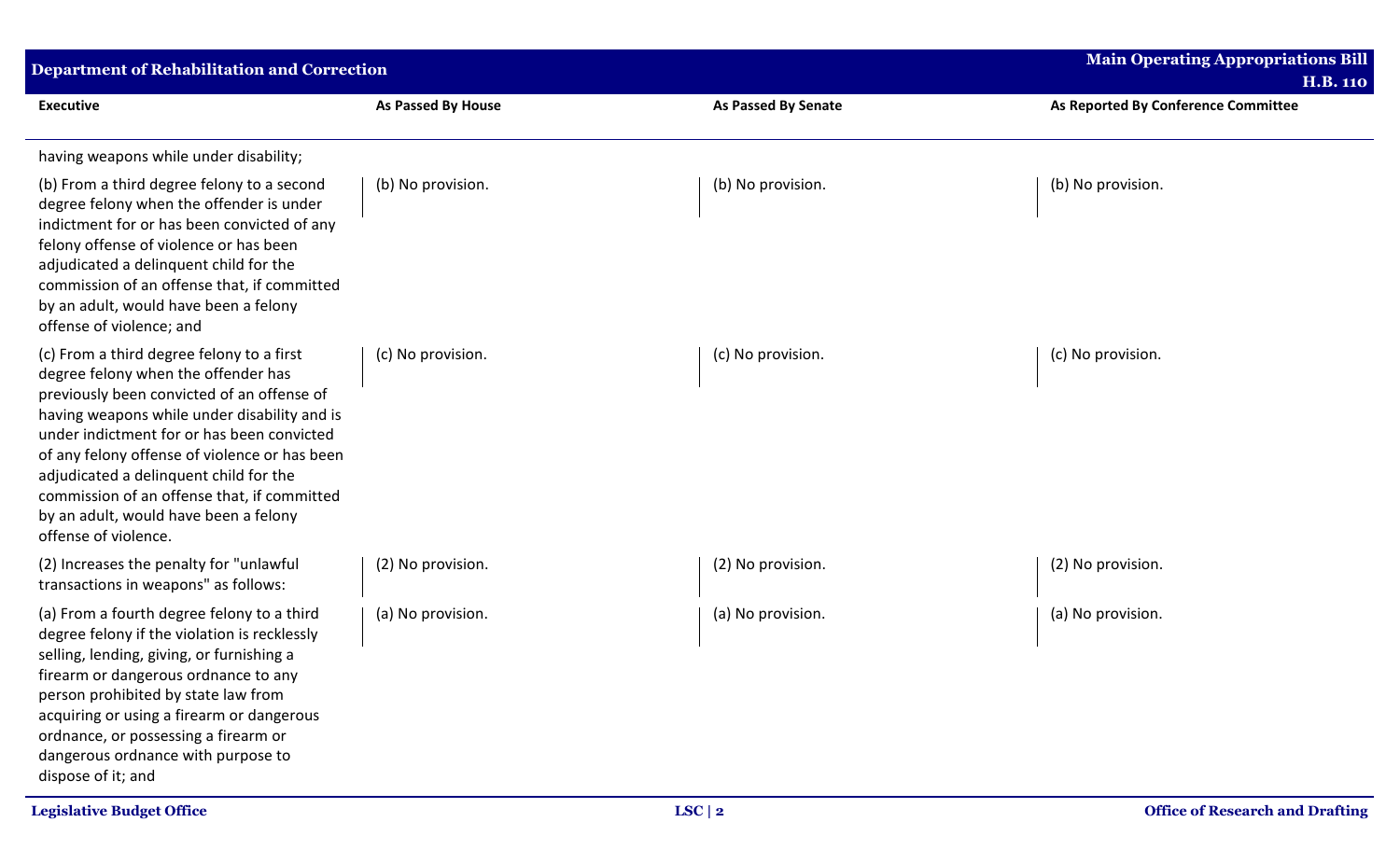| <b>Department of Rehabilitation and Correction</b>                                                                                                                                                                                                                                                                                                                                                                                                                                                                                                                                                                                         |                           |                            | <b>Main Operating Appropriations Bill</b><br><b>H.B. 110</b> |
|--------------------------------------------------------------------------------------------------------------------------------------------------------------------------------------------------------------------------------------------------------------------------------------------------------------------------------------------------------------------------------------------------------------------------------------------------------------------------------------------------------------------------------------------------------------------------------------------------------------------------------------------|---------------------------|----------------------------|--------------------------------------------------------------|
| <b>Executive</b>                                                                                                                                                                                                                                                                                                                                                                                                                                                                                                                                                                                                                           | <b>As Passed By House</b> | <b>As Passed By Senate</b> | As Reported By Conference Committee                          |
| (b) From a third degree felony to a second<br>degree felony if the violation is (i) knowingly<br>soliciting, persuading, encouraging, or<br>enticing a federally licensed firearms dealer<br>or private seller to transfer a firearm or<br>ammunition to any person in a manner<br>prohibited by state or federal law, (ii)<br>knowingly providing materially false<br>information to a federally licensed firearms<br>dealer or private seller with an intent to<br>deceive, or (iii) knowingly procuring,<br>soliciting, persuading, encouraging, or<br>enticing a person to act in violation of either<br>of the preceding (i) or (ii). | (b) No provision.         | (b) No provision.          | (b) No provision.                                            |
| (3) Increases the penalty for "improperly<br>furnishing firearms to a minor" from a fifth<br>degree felony to a third degree felony.                                                                                                                                                                                                                                                                                                                                                                                                                                                                                                       | (3) No provision.         | (3) No provision.          | (3) No provision.                                            |
| Fiscal effect: Annual cost increase for the<br>Department of Rehabilitation and<br>Correction due to the potential for longer<br>prison terms imposed on certain offenders<br>or certain offenders being sentenced to a<br>prison term that otherwise may not have<br>been imposed under current law.                                                                                                                                                                                                                                                                                                                                      |                           |                            |                                                              |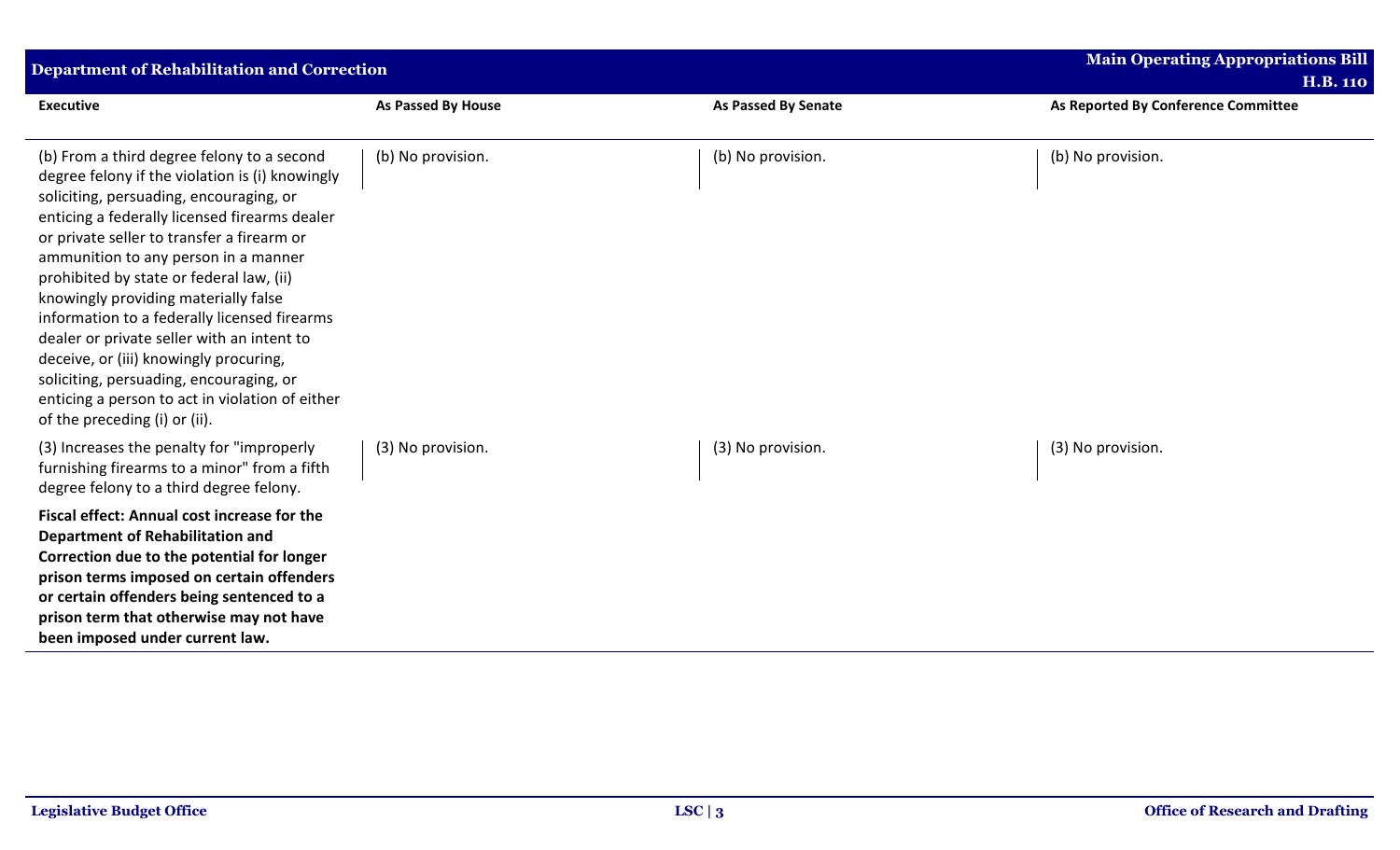| <b>Department of Rehabilitation and Correction</b>                                                                                                                                                                                                                                                           |                           |                            | <b>Main Operating Appropriations Bill</b><br><b>H.B. 110</b> |
|--------------------------------------------------------------------------------------------------------------------------------------------------------------------------------------------------------------------------------------------------------------------------------------------------------------|---------------------------|----------------------------|--------------------------------------------------------------|
| <b>Executive</b>                                                                                                                                                                                                                                                                                             | <b>As Passed By House</b> | <b>As Passed By Senate</b> | As Reported By Conference Committee                          |
| <b>Firearms specification penalties</b><br>DRCCD11                                                                                                                                                                                                                                                           |                           |                            |                                                              |
| R.C.<br>2929.14, 2941.141, 2941.144,<br>2941.145                                                                                                                                                                                                                                                             |                           |                            |                                                              |
| Increases the penalty for conviction of a<br>firearm specification charging the offender<br>with having a firearm on or about the<br>offender's person or under the offender's<br>control while committing a felony and<br>displaying, brandishing, indicating<br>possession of, or using the firearm:       | No provision.             | No provision.              | No provision.                                                |
| (1) From three years to three, four, or five<br>years; or                                                                                                                                                                                                                                                    | (1) No provision.         | (1) No provision.          | (1) No provision.                                            |
| (2) From 54 months to 54, 66, or 78 months<br>if the offender previously was convicted of a<br>firearms specification, subject to a limitation<br>on duration if the offender also is convicted<br>of a repeat violent offender or violent career<br>criminal specification.                                 | (2) No provision.         | (2) No provision.          | (2) No provision.                                            |
| Fiscal effect: Annual cost increase for the<br><b>Department of Rehabilitation and</b><br>Correction due to the potential for longer<br>prison terms imposed on certain offenders<br>or certain offenders being sentenced to a<br>prison term that otherwise may not have<br>been imposed under current law. |                           |                            |                                                              |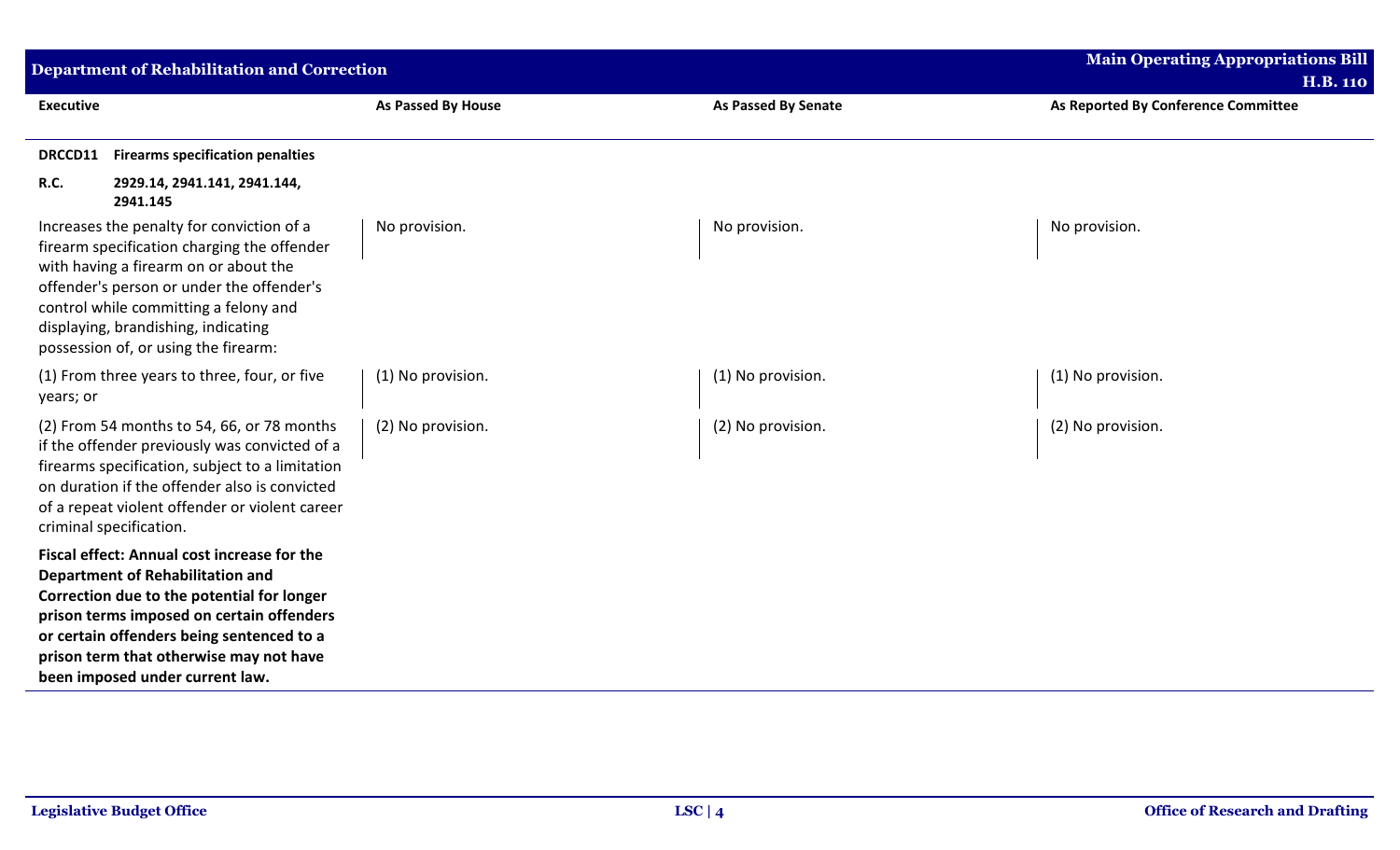| <b>Department of Rehabilitation and Correction</b>                                                                                                                                                                                                       |                           |                            | <b>Main Operating Appropriations Bill</b><br><b>H.B. 110</b> |
|----------------------------------------------------------------------------------------------------------------------------------------------------------------------------------------------------------------------------------------------------------|---------------------------|----------------------------|--------------------------------------------------------------|
| <b>Executive</b>                                                                                                                                                                                                                                         | <b>As Passed By House</b> | <b>As Passed By Senate</b> | As Reported By Conference Committee                          |
| Community control sanctions, judicial release, and 80% release mechanism<br><b>DRCCD8</b>                                                                                                                                                                |                           |                            |                                                              |
| <b>R.C.</b><br>2929.15, 2929.20, 2929.25, 2967.19                                                                                                                                                                                                        |                           |                            |                                                              |
| (1) Modifies the existing authorized duration<br>of community control sanctions a court is<br>permitted to impose on an offender for a<br>felony from a maximum of five years for all<br>felonies to:                                                    | (1) No provision.         | (1) No provision.          | (1) No provision.                                            |
| (a) Maximum of five years for first, second,<br>and third degree felonies and felony sex<br>offenses;                                                                                                                                                    | (a) No provision.         | (a) No provision.          | (a) No provision.                                            |
| (b) Maximum of three years for fourth<br>degree felonies that are not felony sex<br>offenses; and                                                                                                                                                        | (b) No provision.         | (b) No provision.          | (b) No provision.                                            |
| (c) Maximum of two years for fifth degree<br>felonies that are not felony sex offenses.                                                                                                                                                                  | (c) No provision.         | (c) No provision.          | (c) No provision.                                            |
| (2) Modifies the existing authorized duration<br>of community control sanctions a court is<br>permitted to impose on an offender for a<br>misdemeanor from a maximum of five years<br>to a maximum of two years.                                         | (2) No provision.         | (2) No provision.          | (2) No provision.                                            |
| (3) Modifies the authorized duration of<br>community control sanctions which a court<br>is permitted to impose on a prisoner<br>released on judicial release or under the<br>80% release mechanism from a maximum of<br>five years for all offenders to: | (3) No provision.         | (3) No provision.          | (3) No provision.                                            |
| (a) Maximum of five years if the most<br>serious offense from which the release is<br>granted is a first, second, or third degree                                                                                                                        | (a) No provision.         | (a) No provision.          | (a) No provision.                                            |
| <b>Legislative Budget Office</b>                                                                                                                                                                                                                         |                           | LSC   5                    | <b>Office of Research and Drafting</b>                       |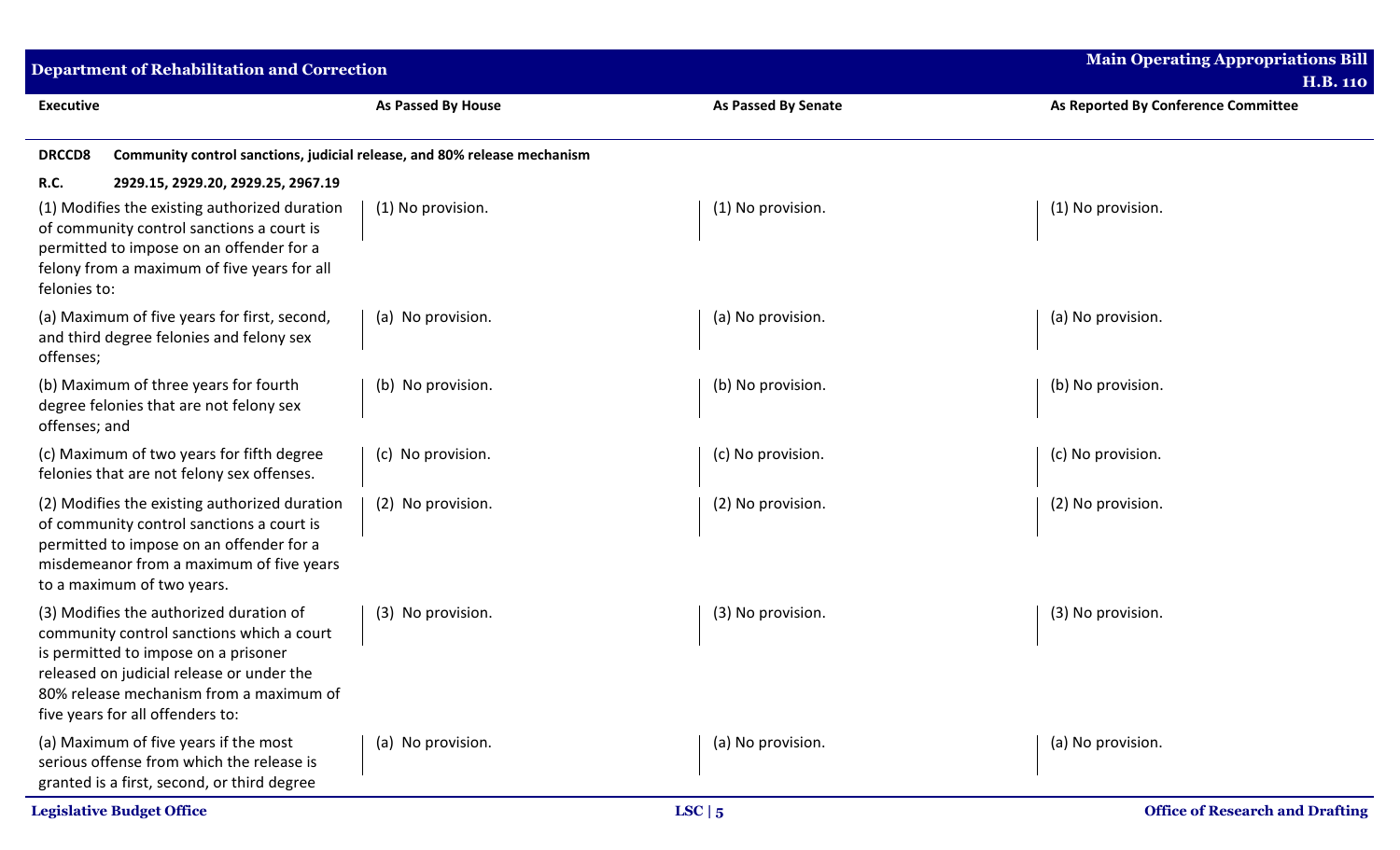| Department of Rehabilitation and Correction                                                                                                                                                                                        |                           |                                                                                                                                                                                                                                                                                               | <b>Main Operating Appropriations Bill</b><br><b>H.B. 110</b> |
|------------------------------------------------------------------------------------------------------------------------------------------------------------------------------------------------------------------------------------|---------------------------|-----------------------------------------------------------------------------------------------------------------------------------------------------------------------------------------------------------------------------------------------------------------------------------------------|--------------------------------------------------------------|
| <b>Executive</b>                                                                                                                                                                                                                   | <b>As Passed By House</b> | As Passed By Senate                                                                                                                                                                                                                                                                           | As Reported By Conference Committee                          |
| felony or a felony sex offense;                                                                                                                                                                                                    |                           |                                                                                                                                                                                                                                                                                               |                                                              |
| (b) Maximum of three years if the most<br>serious offense from which the release is<br>granted is a fourth degree felony that is not<br>a felony sex offense; and                                                                  | (b) No provision.         | (b) No provision.                                                                                                                                                                                                                                                                             | (b) No provision.                                            |
| (c) Two years if the most serious offense<br>from which release is granted is a fifth<br>degree felony that is not a felony sex                                                                                                    | (c) No provision.         | (c) No provision.                                                                                                                                                                                                                                                                             | (c) No provision.                                            |
| <b>Fiscal effect: Administrative cost savings for</b><br>the state's Adult Parole Authority and<br>county probation departments, as their<br>respective monthly community supervision<br>caseloads will be reduced to some degree. |                           |                                                                                                                                                                                                                                                                                               |                                                              |
| DRCCD17 Prison term as sanction for community control violation                                                                                                                                                                    |                           |                                                                                                                                                                                                                                                                                               |                                                              |
|                                                                                                                                                                                                                                    |                           | <b>R.C.</b><br>2929.15                                                                                                                                                                                                                                                                        | R.C.<br>2929.15                                              |
| No provision.                                                                                                                                                                                                                      | No provision.             | Changes the law that pertains to a court's<br>imposition of a prison term as a sanction for<br>a convicted felon who is sentenced to a<br>community control sanction and violates the<br>community control sanction, violates a law,<br>or leaves the state without permission as<br>follows: | Same as the Senate.                                          |
| (1) No provision.                                                                                                                                                                                                                  | (1) No provision.         | (1) Replaces the references to "suspended"<br>sentences with references to "reserved"<br>sentences.                                                                                                                                                                                           | (2) Same as the Senate.                                      |
| (2) No provision.                                                                                                                                                                                                                  | (2) No provision.         | (2) Relocates the provision authorizing a<br>judge to use a prison term as a sanction<br>multiple times, to clarify that the<br>authorization is an option along with the                                                                                                                     | (2) Same as the Senate.                                      |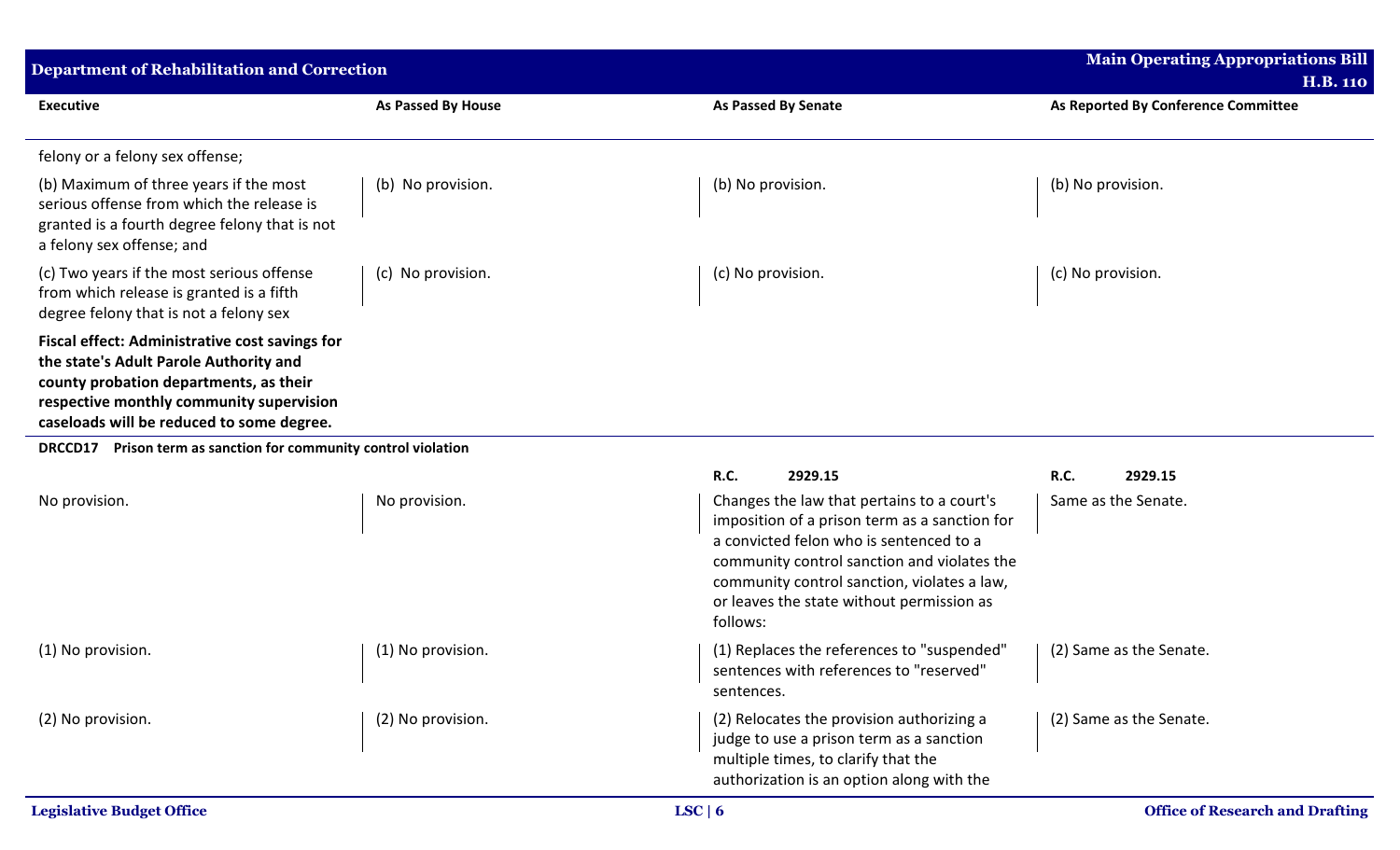| <b>Department of Rehabilitation and Correction</b> |                    |                                                                                                                                                                                                                                                                                                                                                                                                                                                                                                                                                                                                                                                                                                                                       | <b>Main Operating Appropriations Bill</b><br><b>H.B. 110</b> |
|----------------------------------------------------|--------------------|---------------------------------------------------------------------------------------------------------------------------------------------------------------------------------------------------------------------------------------------------------------------------------------------------------------------------------------------------------------------------------------------------------------------------------------------------------------------------------------------------------------------------------------------------------------------------------------------------------------------------------------------------------------------------------------------------------------------------------------|--------------------------------------------------------------|
| <b>Executive</b>                                   | As Passed By House | <b>As Passed By Senate</b>                                                                                                                                                                                                                                                                                                                                                                                                                                                                                                                                                                                                                                                                                                            | As Reported By Conference Committee                          |
|                                                    |                    | other authorized prison term sanctions, and<br>that the sanctions may not exceed the<br>length of the remaining period of<br>community control or of the reserved<br>sentence.                                                                                                                                                                                                                                                                                                                                                                                                                                                                                                                                                        |                                                              |
| (3) No provision.                                  | (3) No provision.  | (3) Specifies that if a prison term is imposed<br>on an offender under either provision<br>described above for a technical violation,<br>one of the following applies with respect to<br>the time that the offender spends in prison<br>under the term:                                                                                                                                                                                                                                                                                                                                                                                                                                                                               | (3) Same as the Senate.                                      |
| (a) No provision.                                  | (a) No provision.  | (a) Subject to the provisions described below<br>in (b), the time must be credited against the<br>offender's community control sanction that<br>was being served at the time of the<br>violation, the remaining time under that<br>community control sanction must be<br>reduced by the time that the offender<br>spends in prison under the term, and the<br>court is to determine whether the offender<br>upon release from the prison term must<br>continue serving the remaining time under<br>the community control sanction, as reduced<br>by the credit, or must have the sanction<br>terminated (the same as current law, except<br>that currently, no reference to community<br>control sanction "termination" is included); | (a) Same as the Senate.                                      |
| (b) No provision.                                  | (b) No provision.  | (b) If, at the time a prison term is imposed<br>for a technical violation, the offender was<br>serving a "residential" community control                                                                                                                                                                                                                                                                                                                                                                                                                                                                                                                                                                                              | (b) Same as the Senate.                                      |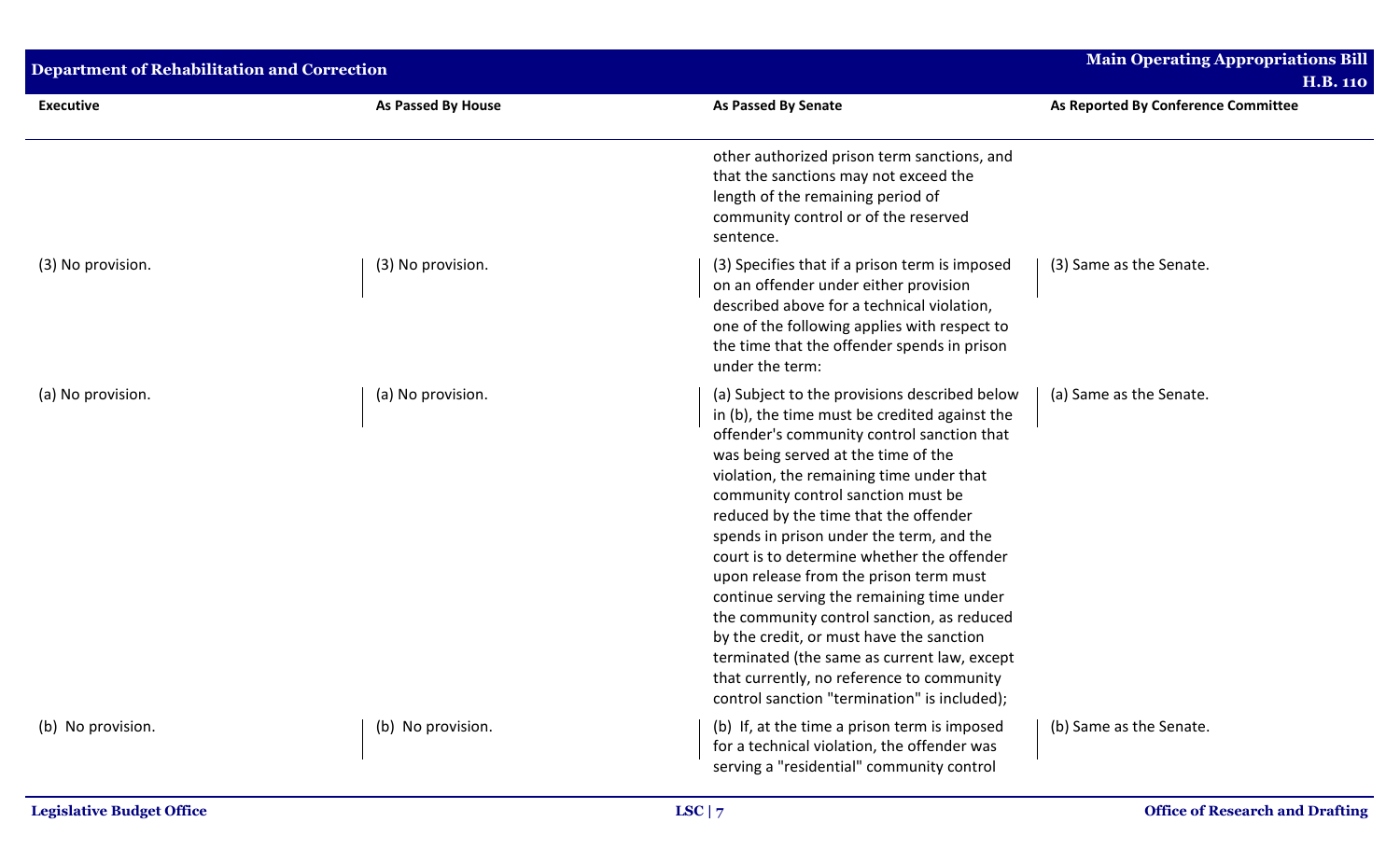| <b>Department of Rehabilitation and Correction</b> |                           |                                                                                                                                                                                                                                                                                                                                                                                                                                                                                                                                                                                                                                                                                                                                                                                                                                                                                                                                                                                                               | <b>Main Operating Appropriations Bill</b><br><b>H.B. 110</b> |
|----------------------------------------------------|---------------------------|---------------------------------------------------------------------------------------------------------------------------------------------------------------------------------------------------------------------------------------------------------------------------------------------------------------------------------------------------------------------------------------------------------------------------------------------------------------------------------------------------------------------------------------------------------------------------------------------------------------------------------------------------------------------------------------------------------------------------------------------------------------------------------------------------------------------------------------------------------------------------------------------------------------------------------------------------------------------------------------------------------------|--------------------------------------------------------------|
| <b>Executive</b>                                   | <b>As Passed By House</b> | <b>As Passed By Senate</b>                                                                                                                                                                                                                                                                                                                                                                                                                                                                                                                                                                                                                                                                                                                                                                                                                                                                                                                                                                                    | As Reported By Conference Committee                          |
|                                                    |                           | sanction imposed under the Felony<br>Sentencing Law, the time spent serving the<br>residential community control sanction must<br>be credited against the offender's<br>"reserved" prison sentence, the remaining<br>time under that "residential" community<br>control sanction and under the "reserved"<br>prison sentence must be reduced by the<br>time that the offender spends in prison<br>under the prison term, and the court is to<br>determine whether the offender upon<br>release from the prison term must continue<br>serving the remaining time under the<br>community control sanction, as reduced by<br>the credit, or must have the sanction<br>terminated (currently, the application of the<br>provision is not limited to "residential"<br>community control sanctions, the references<br>to "reserved" prison sentences are to<br>"suspended" sentences, and no reference to<br>community control sanction "termination" is<br>included).<br>Fiscal effect: Uncertain. Any increase or | Fiscal effect: Same as the Senate.                           |
|                                                    |                           | decrease in county community control and<br>state incarceration expenses will depend on<br>local court interpretation and application.                                                                                                                                                                                                                                                                                                                                                                                                                                                                                                                                                                                                                                                                                                                                                                                                                                                                        |                                                              |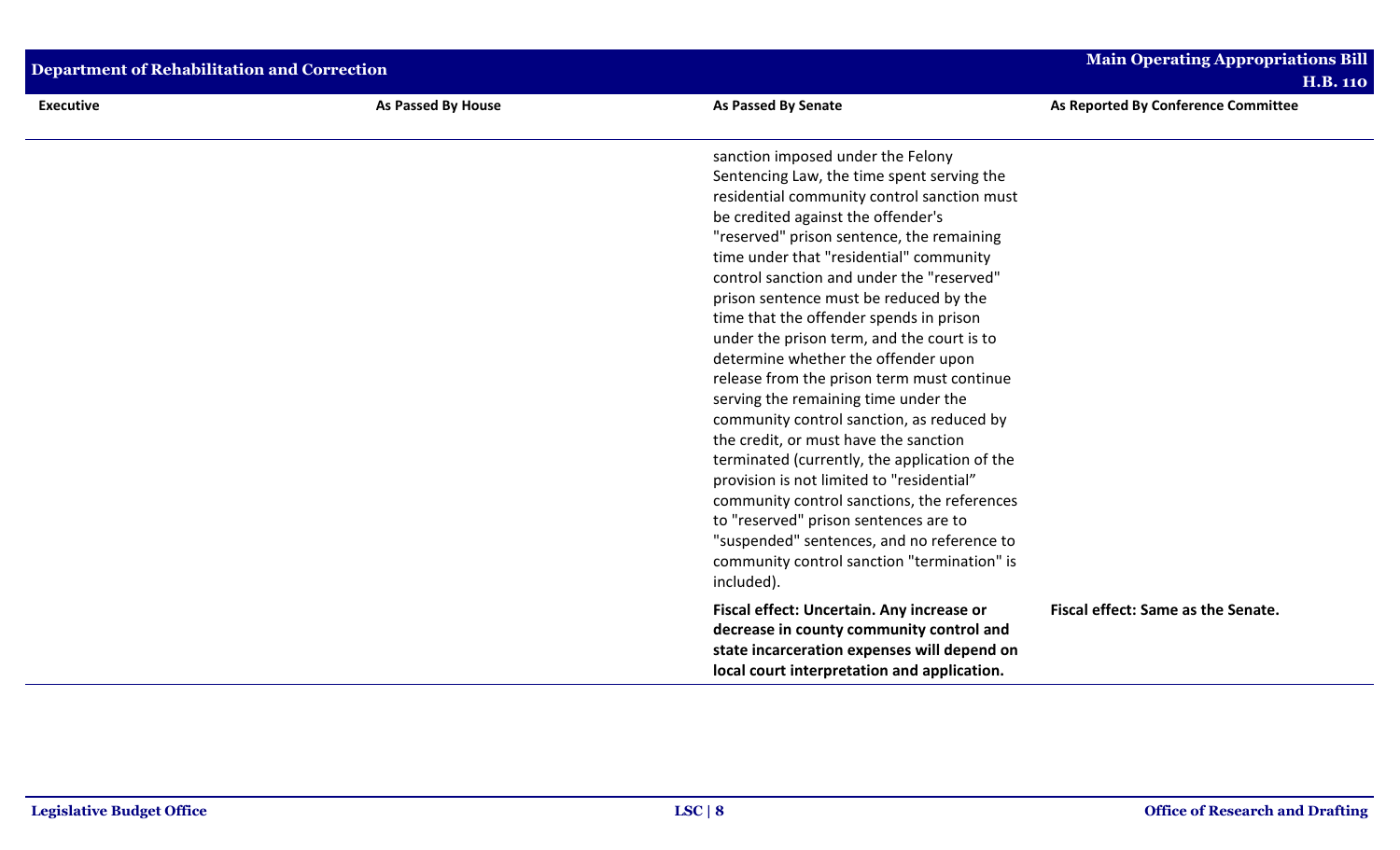| Department of Rehabilitation and Correction |                                                                |                                                                                                                                                            | <b>Main Operating Appropriations Bill</b><br><b>H.B. 110</b> |
|---------------------------------------------|----------------------------------------------------------------|------------------------------------------------------------------------------------------------------------------------------------------------------------|--------------------------------------------------------------|
| <b>Executive</b>                            | <b>As Passed By House</b>                                      | <b>As Passed By Senate</b>                                                                                                                                 | As Reported By Conference Committee                          |
| <b>DRCCD20</b>                              | Sealed records and certificate of qualification for employment |                                                                                                                                                            |                                                              |
|                                             |                                                                | R.C.<br>2953.25, 2953.31, 2953.33                                                                                                                          | R.C.<br>2953.25, 2953.31, 2953.33                            |
| No provision.                               | No provision.                                                  | Specifies that, if a criminal record is sealed,<br>all of the following apply with regard to a<br>certificate of qualification for employment<br>$(CQE)$ : | Same as the Senate.                                          |
| (1) No provision.                           | (1) No provision.                                              | (1) When a criminal record is sealed, records<br>related to a CQE are also sealed.                                                                         | (1) Same as the Senate.                                      |
| (2) No provision.                           | (2) No provision.                                              | (2) When submitting a petition for a CQE, an<br>individual does not have to include or<br>disclose information contained in a sealed<br>record.            | (2) Same as the Senate.                                      |
| (3) No provision.                           | (3) No provision.                                              | (3) When considering a petition for a CQE, a<br>court is prohibited from reviewing<br>information contained in a sealed record.                            | (3) Same as the Senate.                                      |
| (4) No provision.                           | (4) No provision.                                              | (4) In any petition for a CQE, an individual<br>may not be questioned about information<br>contained in a sealed record.                                   | (4) Same as the Senate.                                      |
|                                             |                                                                | <b>Fiscal effect: Minimal.</b>                                                                                                                             | Fiscal effect: Same as the Senate.                           |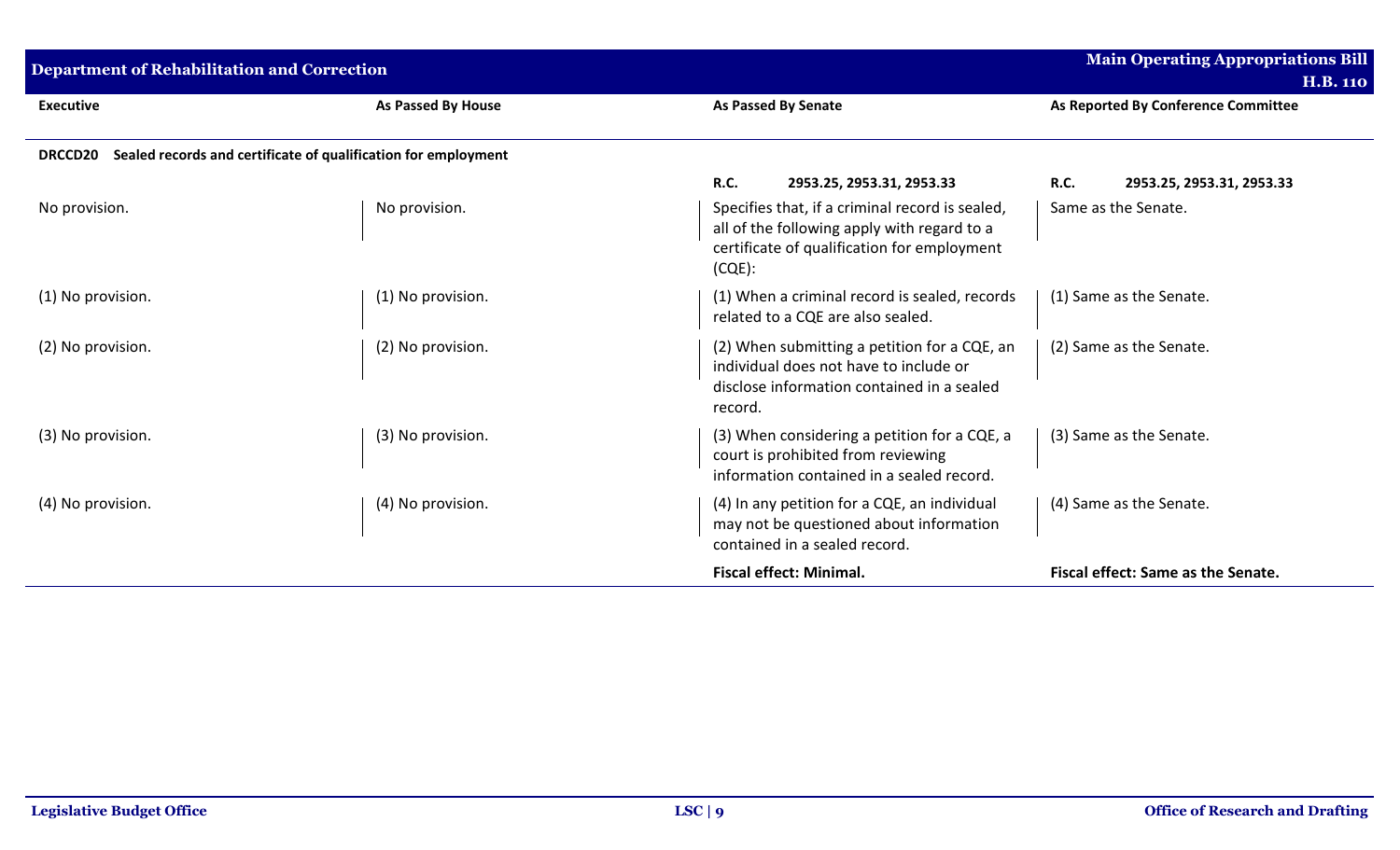| <b>Department of Rehabilitation and Correction</b>                                                                                                                                                                                                                                                                                                                                                                                                                           |                                              |                                       | <b>Main Operating Appropriations Bill</b>              |
|------------------------------------------------------------------------------------------------------------------------------------------------------------------------------------------------------------------------------------------------------------------------------------------------------------------------------------------------------------------------------------------------------------------------------------------------------------------------------|----------------------------------------------|---------------------------------------|--------------------------------------------------------|
| <b>Executive</b>                                                                                                                                                                                                                                                                                                                                                                                                                                                             | As Passed By House                           | <b>As Passed By Senate</b>            | <b>H.B. 110</b><br>As Reported By Conference Committee |
|                                                                                                                                                                                                                                                                                                                                                                                                                                                                              |                                              |                                       |                                                        |
| <b>DRCCD5</b><br>Adult Parole Authority - grant of administrative release                                                                                                                                                                                                                                                                                                                                                                                                    |                                              |                                       |                                                        |
| 2967.17<br><b>R.C.</b>                                                                                                                                                                                                                                                                                                                                                                                                                                                       | 2967.17<br><b>R.C.</b>                       | <b>R.C.</b><br>2967.17                | 2967.17<br><b>R.C.</b>                                 |
| (1) Expands the existing provision that<br>allows the Adult Parole Authority (APA) to<br>grant an administrative release to certain<br>offenders in specified circumstances and<br>under specified conditions to also allow the<br>Authority to grant an administrative release<br>under the specified conditions to a<br>"releasee" serving another felony sentence<br>in a prison or taken into custody by the U.S.<br>Department of Justice and deported from<br>the U.S. | (1) Same as the Executive.                   | (1) Same as the Executive.            | (1) Same as the Executive.                             |
| (2) Defines "releasee" as an inmate who has<br>been released from confinement at the<br>expiration of a prison term under a period of<br>post-release control that includes one or<br>more post-release control sanctions.                                                                                                                                                                                                                                                   | (2) Same as the Executive.                   | (2) Same as the Executive.            | (2) Same as the Executive.                             |
| <b>Fiscal effect: Potential administrative cost</b><br>savings for the APA, as certain offenders<br>will no longer be under the Authority's<br>jurisdiction.                                                                                                                                                                                                                                                                                                                 | <b>Fiscal effect: Same as the Executive.</b> | Fiscal effect: Same as the Executive. | Fiscal effect: Same as the Executive.                  |
| <b>DRCCD9</b><br><b>Post-release control sanctions</b>                                                                                                                                                                                                                                                                                                                                                                                                                       |                                              |                                       |                                                        |
| 2967.28<br><b>R.C.</b>                                                                                                                                                                                                                                                                                                                                                                                                                                                       | 2967.28<br><b>R.C.</b>                       | <b>R.C.</b><br>2967.28                | 2967.28<br><b>R.C.</b>                                 |
| (1) Changes the duration of mandatory post-<br>release control (PRC):                                                                                                                                                                                                                                                                                                                                                                                                        | (1) Same as the Executive.                   | (1) Same as the Executive.            | (1) Same as the Executive.                             |
| (a) From five years to "up to five years, but<br>not less than two years" for a first degree<br>felony that is not a felony sex offense;                                                                                                                                                                                                                                                                                                                                     | (a) Same as the Executive.                   | (a) Same as the Executive.            | (a) Same as the Executive.                             |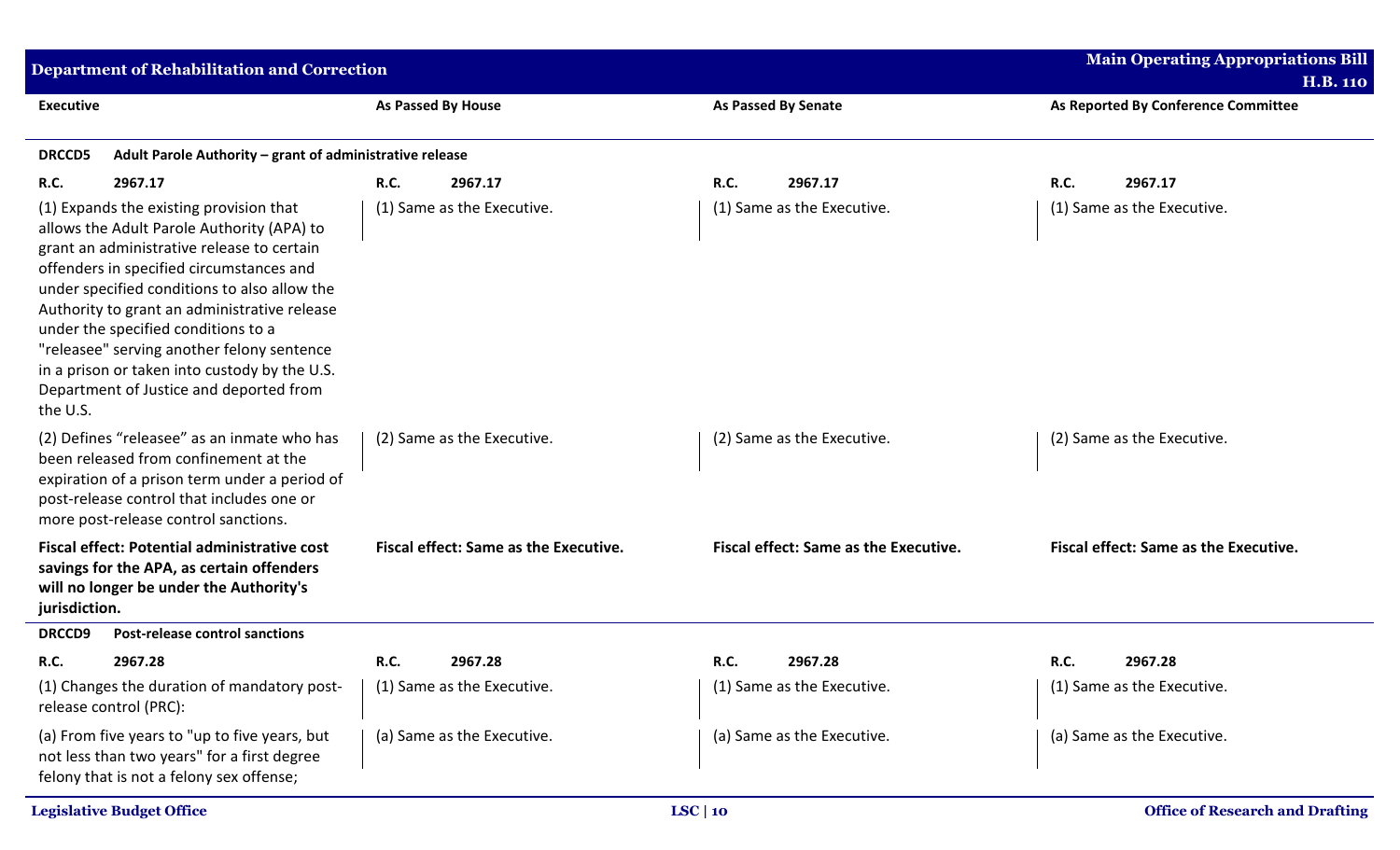| Department of Rehabilitation and Correction                                                                                                                                                                                                       |                            |                            | <b>Main Operating Appropriations Bill</b><br><b>H.B. 110</b> |
|---------------------------------------------------------------------------------------------------------------------------------------------------------------------------------------------------------------------------------------------------|----------------------------|----------------------------|--------------------------------------------------------------|
| <b>Executive</b>                                                                                                                                                                                                                                  | As Passed By House         | <b>As Passed By Senate</b> | As Reported By Conference Committee                          |
| (b) From three years to "up to three years,<br>but not less than 18 months" for a second<br>degree felony that is not a felony sex<br>offense; and                                                                                                | (b) Same as the Executive. | (b) Same as the Executive. | (b) Same as the Executive.                                   |
| (c) From three years to "up to three years,<br>but not less than one year" for a third<br>degree felony that is an offense of violence<br>and is not a felony sex offense.                                                                        | (c) Same as the Executive. | (c) Same as the Executive. | (c) Same as the Executive.                                   |
| (2) Changes the duration of discretionary<br>PRC from "up to three years" to "up to two<br>years" for a third, fourth, or fifth degree<br>felony that is not subject to mandatory PRC.                                                            | (2) Same as the Executive. | (2) Same as the Executive. | (2) Same as the Executive.                                   |
| (3) Removes juvenile court delinquent child<br>adjudications as items that must be<br>considered by the Parole Board or court in<br>determining PRC sanctions.                                                                                    | (3) Same as the Executive. | (3) Same as the Executive. | (3) Same as the Executive.                                   |
| (4) Changes from mandatory to discretionary<br>the use of active GPS monitoring for the first<br>14 days of a prisoner on PRC who is released<br>before the expiration of the prisoner's term<br>and who earned over 60 days of earned<br>credit. | (4) Same as the Executive. | (4) Same as the Executive. | (4) Same as the Executive.                                   |
| (5) Modifies the mechanism for shortening<br>or terminating PRC of an offender who is<br>complying with the PRC sanctions.                                                                                                                        | (5) Same as the Executive. | (5) Same as the Executive. | (5) Same as the Executive.                                   |
| (6) Specifies that if an offender is under a<br>period of PRC and if, during the period of<br>PRC, the offender serves as a sanction for<br>violating PRC conditions, the maximum                                                                 | (6) Same as the Executive. | (6) Same as the Executive. | (6) Same as the Executive.                                   |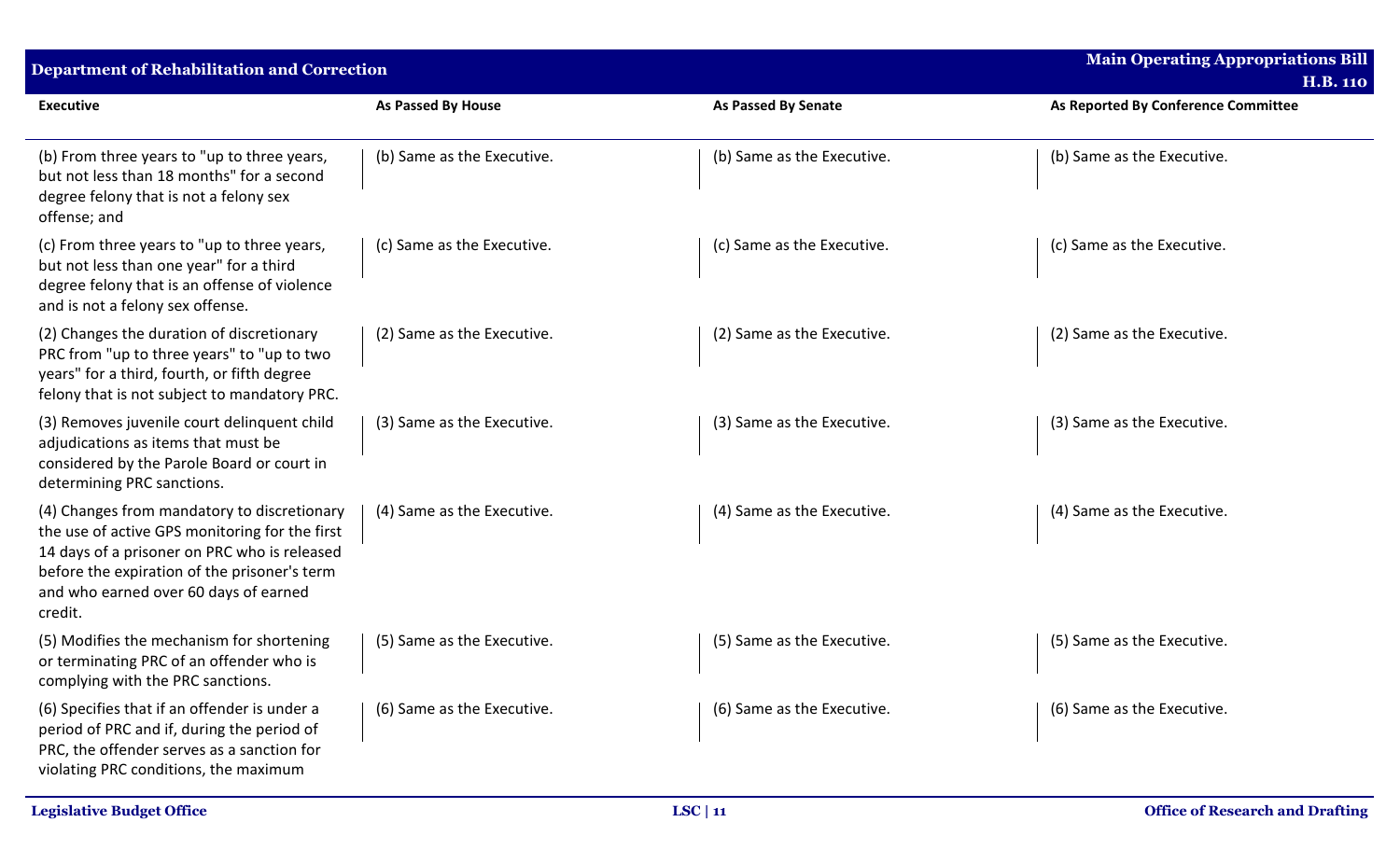| <b>Department of Rehabilitation and Correction</b>                                                                                                                                                                                                   |                                              |                                              | <b>Main Operating Appropriations Bill</b>              |
|------------------------------------------------------------------------------------------------------------------------------------------------------------------------------------------------------------------------------------------------------|----------------------------------------------|----------------------------------------------|--------------------------------------------------------|
| <b>Executive</b>                                                                                                                                                                                                                                     | As Passed By House                           | <b>As Passed By Senate</b>                   | <b>H.B. 110</b><br>As Reported By Conference Committee |
| prison sanction time available as a PRC<br>sanction, the PRC terminates.                                                                                                                                                                             |                                              |                                              |                                                        |
| (7) Provides rules for determining the<br>manner in which PRC operates when an<br>offender is simultaneously subject to a<br>period of parole and a period of PRC or is<br>subject to two simultaneous periods of PRC.                               | (7) Same as the Executive.                   | (7) Same as the Executive.                   | (7) Same as the Executive.                             |
| (8) Specifies that a period of PRC shall not be<br>imposed consecutively to any other period<br>of PRC.                                                                                                                                              | (8) Same as the Executive.                   | (8) Same as the Executive.                   | (8) Same as the Executive.                             |
| <b>Fiscal effect: Administrative cost savings for</b><br>the state's Adult Parole Authority, as their<br>monthly community supervision caseload<br>will be reduced to some degree.                                                                   | <b>Fiscal effect: Same as the Executive.</b> | <b>Fiscal effect: Same as the Executive.</b> | Fiscal effect: Same as the Executive.                  |
| Expands the community-based substance use disorder treatment program<br><b>DRCCD6</b>                                                                                                                                                                |                                              |                                              |                                                        |
| <b>R.C.</b><br>5120.035                                                                                                                                                                                                                              | <b>R.C.</b><br>5120.035                      | <b>R.C.</b><br>5120.035                      | <b>R.C.</b><br>5120.035                                |
| (1) Extends eligibility for the community-<br>based substance use disorder treatment<br>program to non-violent third degree felony<br>offenders while continuing eligibility for non-<br>violent fourth- and fifth-degree felony<br>offenders.       | (1) Same as the Executive.                   | (1) Same as the Executive.                   | (1) Same as the Executive.                             |
| (2) Removes a restriction that prevents<br>those with any prior conviction of a felony<br>offense of violence or a prior conviction of a<br>misdemeanor offense of violence within the<br>preceding five years from participating in the<br>program. | (2) Same as the Executive.                   | (2) Same as the Executive.                   | (2) Same as the Executive.                             |
| <b>Fiscal effect: None.</b>                                                                                                                                                                                                                          | Fiscal effect: Same as the Executive.        | <b>Fiscal effect: Same as the Executive.</b> | <b>Fiscal effect: Same as the Executive.</b>           |
| <b>Legislative Budget Office</b>                                                                                                                                                                                                                     |                                              | $LSC$   12                                   | <b>Office of Research and Drafting</b>                 |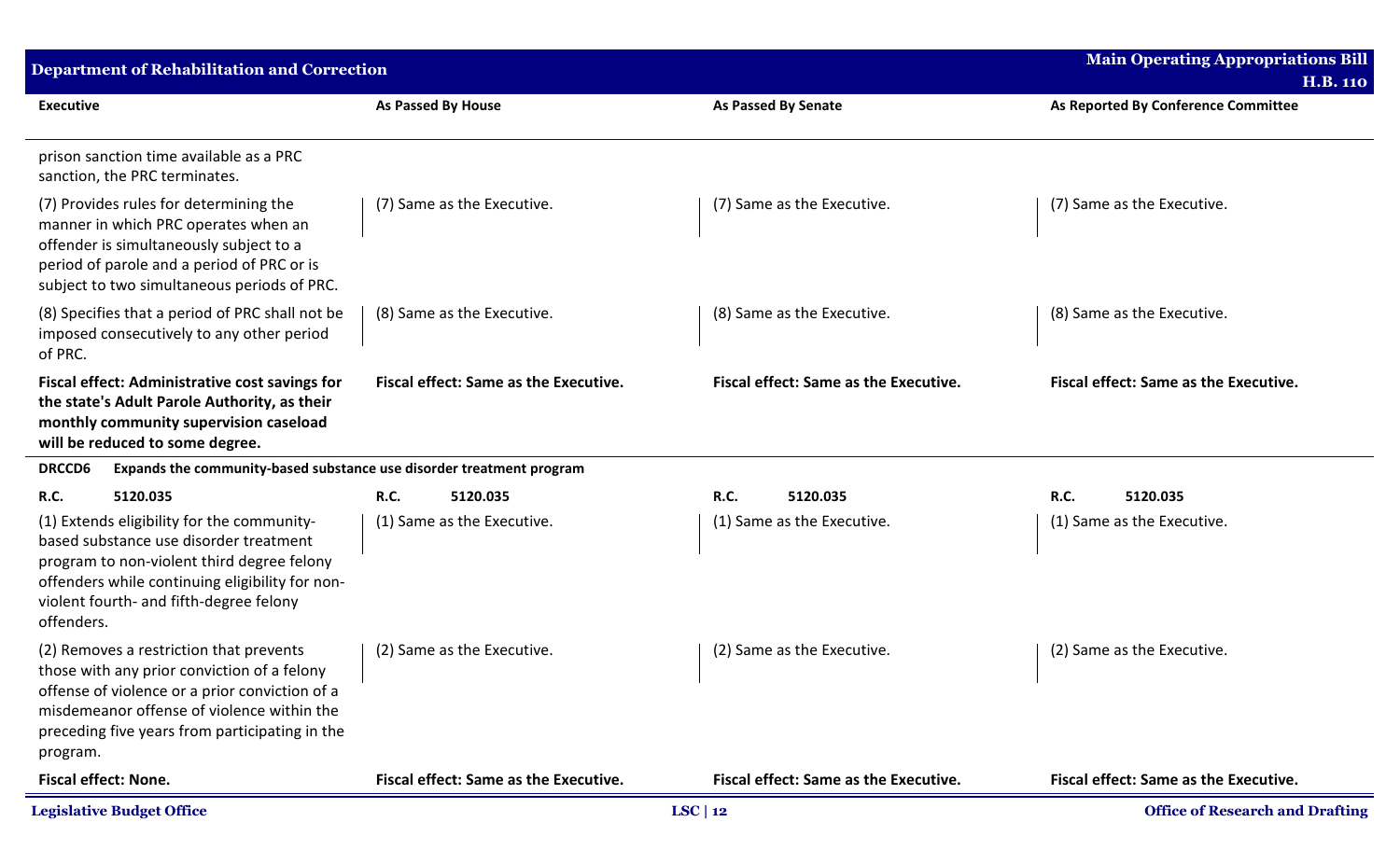| <b>Department of Rehabilitation and Correction</b> |                                                                                                                                                                                                                                                                                                                                                                                                                                                                                                                                            |             |                                              |                     |                                                                                        | <b>Main Operating Appropriations Bill</b><br><b>H.B. 110</b> |                                              |
|----------------------------------------------------|--------------------------------------------------------------------------------------------------------------------------------------------------------------------------------------------------------------------------------------------------------------------------------------------------------------------------------------------------------------------------------------------------------------------------------------------------------------------------------------------------------------------------------------------|-------------|----------------------------------------------|---------------------|----------------------------------------------------------------------------------------|--------------------------------------------------------------|----------------------------------------------|
| <b>Executive</b>                                   |                                                                                                                                                                                                                                                                                                                                                                                                                                                                                                                                            |             | <b>As Passed By House</b>                    |                     | <b>As Passed By Senate</b>                                                             |                                                              | As Reported By Conference Committee          |
| DRCCD12                                            | Internet access for prisoners                                                                                                                                                                                                                                                                                                                                                                                                                                                                                                              |             |                                              |                     |                                                                                        |                                                              |                                              |
| R.C.                                               | 5120.62, 5145.31                                                                                                                                                                                                                                                                                                                                                                                                                                                                                                                           | <b>R.C.</b> | 5120.62, 5145.31                             | R.C.                | 5120.62, 5145.31, 9.08                                                                 | R.C.                                                         | 5120.62, 5145.31, 9.08                       |
|                                                    | Allows prisoner access to the internet for<br>uses or purposes approved by the managing<br>officer of a prison or their designee, rather<br>than only while participating in an<br>educational program that requires use of<br>the internet for training or research, as<br>under current law.                                                                                                                                                                                                                                             |             | Same as the Executive.                       | at private prisons. | Same as the Executive, but expands the<br>permission to include inmate internet access |                                                              | Same as the Senate.                          |
|                                                    | <b>Fiscal effect: None.</b>                                                                                                                                                                                                                                                                                                                                                                                                                                                                                                                |             | <b>Fiscal effect: Same as the Executive.</b> |                     | <b>Fiscal effect: Same as the Executive.</b>                                           |                                                              | <b>Fiscal effect: Same as the Executive.</b> |
| <b>DRCCD7</b>                                      | Subsidies for community-based corrections programs                                                                                                                                                                                                                                                                                                                                                                                                                                                                                         |             |                                              |                     |                                                                                        |                                                              |                                              |
| R.C.                                               | 5149.31                                                                                                                                                                                                                                                                                                                                                                                                                                                                                                                                    | <b>R.C.</b> | 5149.31                                      | R.C.                | 5149.31                                                                                | R.C.                                                         | 5149.31                                      |
|                                                    | (1) Modifies the requirements for the<br>program of subsidies provided by the<br>Department of Rehabilitation and Correction<br>to counties for community-based<br>corrections programs by making the<br>subsidies contingent upon the outcomes of<br>any performance-based standards<br>established by the Department, in addition<br>to being contingent upon the number of<br>offenders participating in such programs<br>who satisfy the participation suitability<br>standards established by the Department as<br>under current law. |             | (1) Same as the Executive.                   |                     | (1) Same as the Executive.                                                             |                                                              | (1) Same as the Executive.                   |
|                                                    | (2) Requires the Department's standards for<br>community-based corrections programs to<br>be designed to support evidence-based<br>policies and practices, as defined by the                                                                                                                                                                                                                                                                                                                                                               |             | (2) Same as the Executive.                   |                     | (2) Same as the Executive.                                                             |                                                              | (2) Same as the Executive.                   |
|                                                    | <b>Legislative Budget Office</b>                                                                                                                                                                                                                                                                                                                                                                                                                                                                                                           |             |                                              | LSC   $13$          |                                                                                        |                                                              | <b>Office of Research and Drafting</b>       |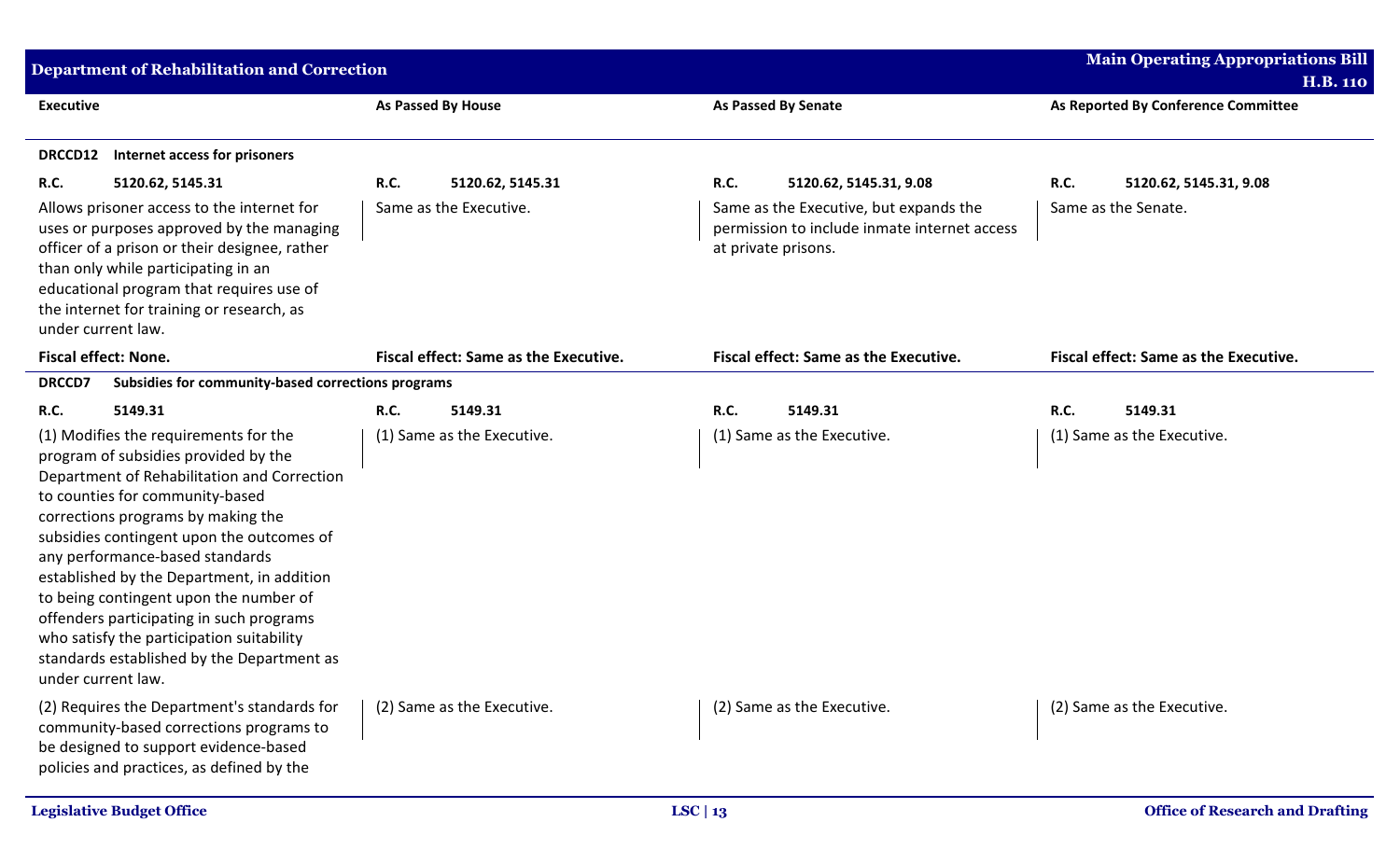| <b>Department of Rehabilitation and Correction</b>                                                                                        | <b>Main Operating Appropriations Bill</b><br><b>H.B. 110</b>                                                                                                                                                                                                                                                                                       |                                                                                                                                                                                                                                         |                                              |
|-------------------------------------------------------------------------------------------------------------------------------------------|----------------------------------------------------------------------------------------------------------------------------------------------------------------------------------------------------------------------------------------------------------------------------------------------------------------------------------------------------|-----------------------------------------------------------------------------------------------------------------------------------------------------------------------------------------------------------------------------------------|----------------------------------------------|
| <b>Executive</b>                                                                                                                          | As Passed By House                                                                                                                                                                                                                                                                                                                                 | <b>As Passed By Senate</b>                                                                                                                                                                                                              | As Reported By Conference Committee          |
| Department.                                                                                                                               |                                                                                                                                                                                                                                                                                                                                                    |                                                                                                                                                                                                                                         |                                              |
| Fiscal effect: Certain counties may be<br>awarded larger or lesser amounts than<br>otherwise may have been the case under<br>current law. | <b>Fiscal effect: Same as the Executive.</b>                                                                                                                                                                                                                                                                                                       | <b>Fiscal effect: Same as the Executive.</b>                                                                                                                                                                                            | <b>Fiscal effect: Same as the Executive.</b> |
| Targeting community alternatives to prison (T-CAP)<br><b>DRCCD16</b>                                                                      |                                                                                                                                                                                                                                                                                                                                                    |                                                                                                                                                                                                                                         |                                              |
|                                                                                                                                           | <b>R.C.</b><br>5149.38, 2929.34, 5149.311                                                                                                                                                                                                                                                                                                          | <b>R.C.</b><br>5149.38, 2929.34                                                                                                                                                                                                         | <b>R.C.</b><br>5149.38, 2929.34              |
| No provision.                                                                                                                             | Requires, instead of allows, each county: (1)<br>to participate in the targeting community<br>alternatives to prison (T-CAP) program, and<br>(2) to enter into a memorandum of<br>understanding relating to the T-CAP<br>program, unless the county has already<br>entered into a memorandum of<br>understanding relating to the T-CAP<br>program. | Replaces the House provision with a<br>provision that expands the voluntary T-CAP<br>program to include fourth degree felony<br>offenders, rather than only fifth degree<br>felony offenders as under continuing law.                   | Same as the Senate.                          |
|                                                                                                                                           | <b>Fiscal effect: GRF appropriation item</b><br>501407, Community Nonresidential<br>Programs, is increased by \$7,200,000 in<br>each fiscal year to fund the changes to the<br>T-CAP program.                                                                                                                                                      | <b>Fiscal effect: The Department may realize</b><br>some institutional operating cost savings,<br>as fewer offenders may be sentenced to a<br>prison term than would otherwise have<br>been the case under current law and<br>practice. | Fiscal effect: Same as the Senate.           |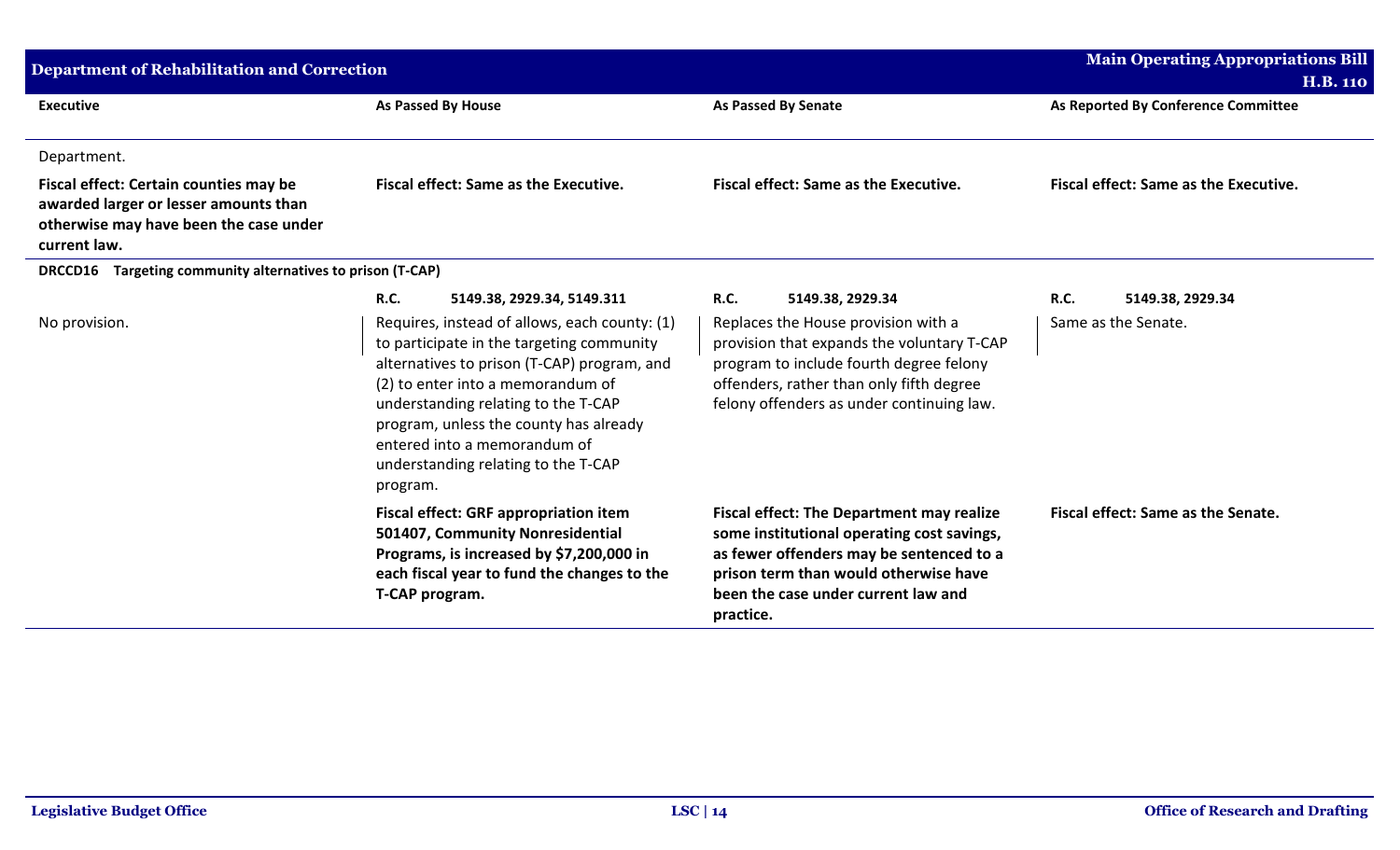| <b>Department of Rehabilitation and Correction</b> | <b>Main Operating Appropriations Bill</b>                                                                                                                                                                                                                                                        |                                                                                                                                                                                          |                                     |
|----------------------------------------------------|--------------------------------------------------------------------------------------------------------------------------------------------------------------------------------------------------------------------------------------------------------------------------------------------------|------------------------------------------------------------------------------------------------------------------------------------------------------------------------------------------|-------------------------------------|
|                                                    |                                                                                                                                                                                                                                                                                                  |                                                                                                                                                                                          | H.B. 110                            |
| <b>Executive</b>                                   | <b>As Passed By House</b>                                                                                                                                                                                                                                                                        | As Passed By Senate                                                                                                                                                                      | As Reported By Conference Committee |
| <b>Reentry employment grants</b><br><b>DRCCD13</b> |                                                                                                                                                                                                                                                                                                  |                                                                                                                                                                                          |                                     |
|                                                    | 383.10<br>Section:                                                                                                                                                                                                                                                                               | 383.10<br>Section:                                                                                                                                                                       | 383.10<br>Section:                  |
| (1) No provision.                                  | (1) Earmarks \$275,000 in each fiscal year<br>from GRF appropriation item 503321, Parole<br>and Community Operations, to create and<br>implement a program to award grants to at<br>least one nonprofit organization that<br>operates reentry employment programs that<br>meet certain criteria. | (1) Same as the House.                                                                                                                                                                   | (1) Same as the House.              |
| (2) No provision.                                  | (2) Requires the Department to establish<br>guidelines, procedures, grant application<br>forms, and outcome-based criteria upon<br>which performance is evaluated.                                                                                                                               | (2) Same as the House.                                                                                                                                                                   | (2) Same as the House.              |
| <b>DRCCD19</b>                                     | Ashland University Correctional Education Expansion Program                                                                                                                                                                                                                                      |                                                                                                                                                                                          |                                     |
|                                                    |                                                                                                                                                                                                                                                                                                  | 383.10<br>Section:                                                                                                                                                                       | Section:<br>383.10                  |
| No provision.                                      | No provision.                                                                                                                                                                                                                                                                                    | Earmarks \$654,250 from GRF appropriation<br>item 506321, Institution Education Services,<br>in fiscal year 2022 for the Ashland University<br>Correctional Education Expansion Program. | Same as the Senate.                 |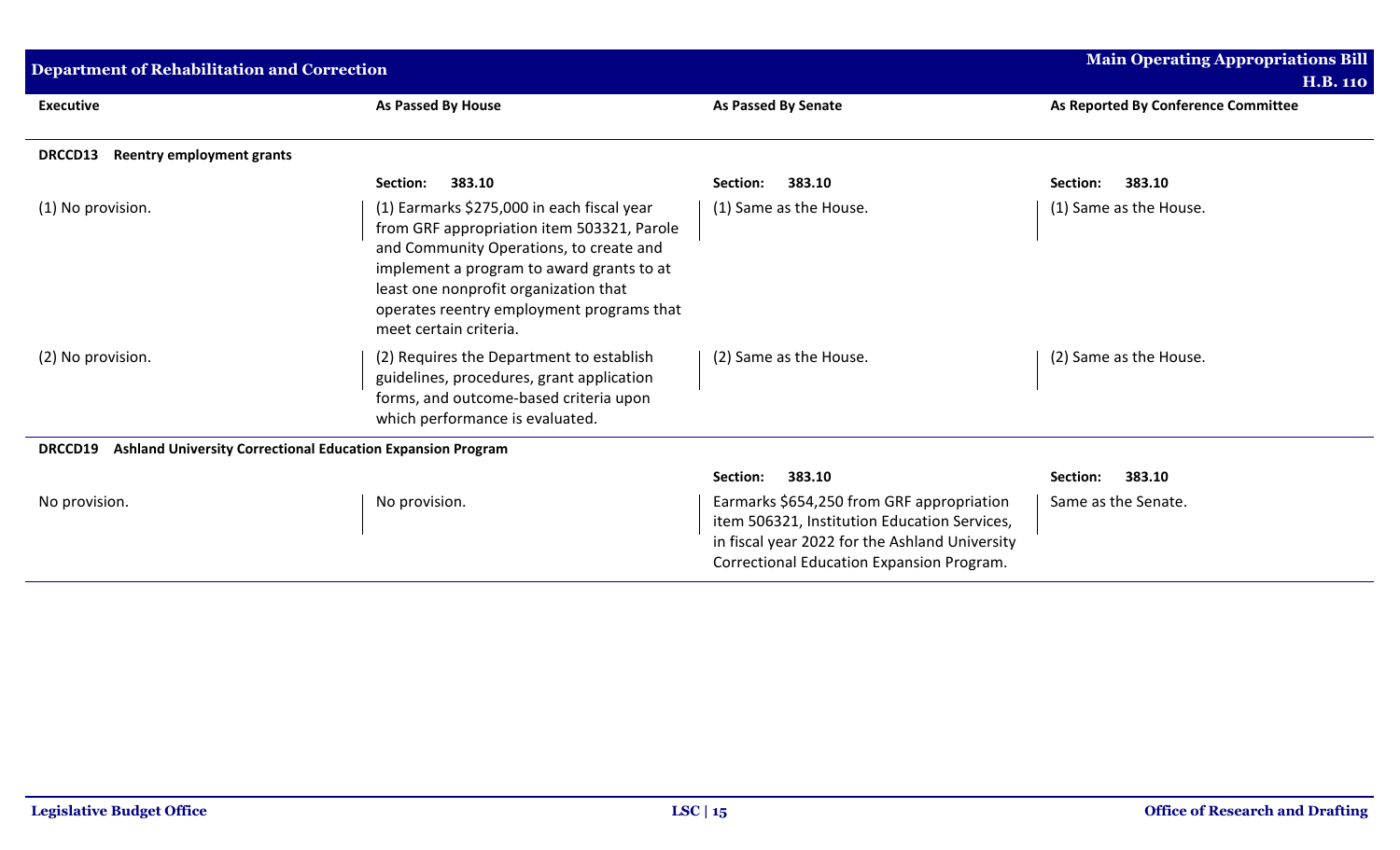| <b>Department of Rehabilitation and Correction</b>                                                                                                                                                                                                                                                                                                                                  | <b>Main Operating Appropriations Bill</b><br><b>H.B. 110</b>                                                                                                                                                                                                                                                                                                                                                                                                                                                                                                                                        |                                                                                                                |                                        |
|-------------------------------------------------------------------------------------------------------------------------------------------------------------------------------------------------------------------------------------------------------------------------------------------------------------------------------------------------------------------------------------|-----------------------------------------------------------------------------------------------------------------------------------------------------------------------------------------------------------------------------------------------------------------------------------------------------------------------------------------------------------------------------------------------------------------------------------------------------------------------------------------------------------------------------------------------------------------------------------------------------|----------------------------------------------------------------------------------------------------------------|----------------------------------------|
| <b>Executive</b>                                                                                                                                                                                                                                                                                                                                                                    | As Passed By House                                                                                                                                                                                                                                                                                                                                                                                                                                                                                                                                                                                  | As Passed By Senate                                                                                            | As Reported By Conference Committee    |
| <b>DRCCD4</b><br><b>Expedited Pardon Initiative</b>                                                                                                                                                                                                                                                                                                                                 |                                                                                                                                                                                                                                                                                                                                                                                                                                                                                                                                                                                                     |                                                                                                                |                                        |
| Section:<br>383.10                                                                                                                                                                                                                                                                                                                                                                  | 383.10<br>Section:                                                                                                                                                                                                                                                                                                                                                                                                                                                                                                                                                                                  | 383.10<br>Section:                                                                                             | 383.10<br>Section:                     |
| Earmarks up to \$500,000 in each fiscal year<br>of GRF appropriation item 501321,<br>Institutional Operations, to be used by the<br>Department of Rehabilitation and Correction<br>to distribute grants for advancing the<br>expedited pardon initiative and encouraging<br>eligible individuals to participate.                                                                    | Same as the Executive, but permits, rather<br>than requires, the Department of<br>Rehabilitation and Correction to use up to<br>\$500,000 of GRF appropriation item 501321,<br>Institutional Operations, in each fiscal year<br>for the expedited pardon initiative, and<br>changes the purpose of the earmarked<br>amounts to creating up to five regional<br>collaborative partnership pilot projects to<br>connect rehabilitated citizens with<br>community partners to advance the<br>expedited pardon initiative and help eligible<br>individuals navigate the process and access<br>clemency. | Same as the House, but earmarks up to<br>\$100,000 in each fiscal year for the<br>expedited pardon initiative. | Same as the House.                     |
| <b>OSU</b> medical charges<br>DRCCD1                                                                                                                                                                                                                                                                                                                                                |                                                                                                                                                                                                                                                                                                                                                                                                                                                                                                                                                                                                     |                                                                                                                |                                        |
| Section:<br>383.10                                                                                                                                                                                                                                                                                                                                                                  | 383.10<br>Section:                                                                                                                                                                                                                                                                                                                                                                                                                                                                                                                                                                                  | 383.10<br>Section:                                                                                             | Section:<br>383.10                     |
| 1) Requires The Ohio State University<br>Medical Center, including the Arthur G.<br>James Cancer Hospital and Richard J. Solove<br>Research Institute and the Richard M. Ross<br>Heart Hospital, at the request of the<br>Department of Rehabilitation and Correction<br>(DRC), to provide necessary care to persons<br>who are confined in state adult correctional<br>facilities. | (1) Same as the Executive.                                                                                                                                                                                                                                                                                                                                                                                                                                                                                                                                                                          | (1) Same as the Executive.                                                                                     | (1) Same as the Executive.             |
| (2) Requires the provision of necessary<br>inpatient care billed to DRC to be<br>reimbursed at the rate not to exceed the                                                                                                                                                                                                                                                           | (2) Same as the Executive.                                                                                                                                                                                                                                                                                                                                                                                                                                                                                                                                                                          | (2) Same as the Executive.                                                                                     | (2) Same as the Executive.             |
| <b>Legislative Budget Office</b>                                                                                                                                                                                                                                                                                                                                                    |                                                                                                                                                                                                                                                                                                                                                                                                                                                                                                                                                                                                     | LSC   16                                                                                                       | <b>Office of Research and Drafting</b> |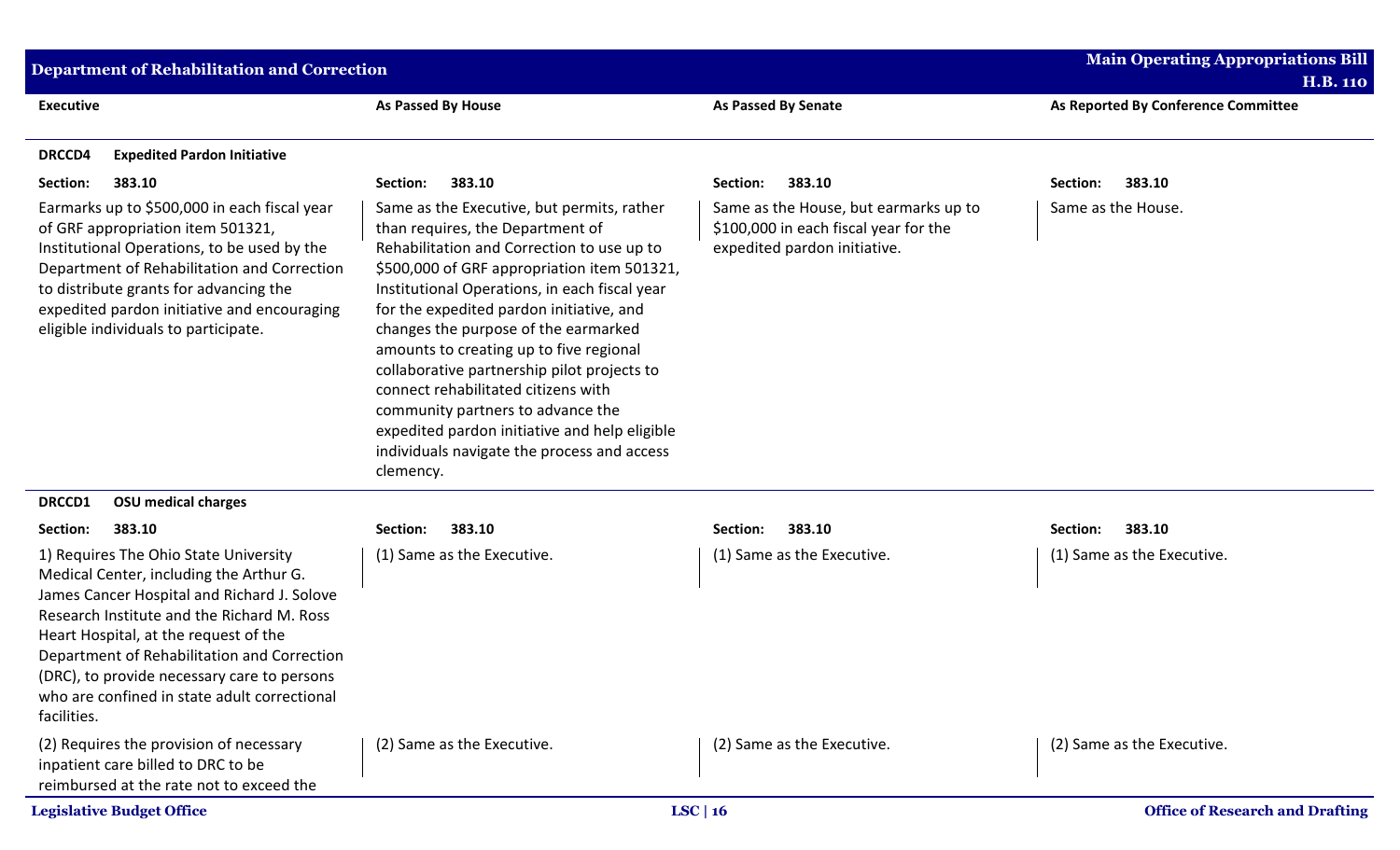| <b>Department of Rehabilitation and Correction</b>                                                                                                                                                                                                                                                                                                                                                                                                                                                                             |                        | <b>Main Operating Appropriations Bill</b><br><b>H.B. 110</b> |                                     |
|--------------------------------------------------------------------------------------------------------------------------------------------------------------------------------------------------------------------------------------------------------------------------------------------------------------------------------------------------------------------------------------------------------------------------------------------------------------------------------------------------------------------------------|------------------------|--------------------------------------------------------------|-------------------------------------|
| <b>Executive</b>                                                                                                                                                                                                                                                                                                                                                                                                                                                                                                               | As Passed By House     | As Passed By Senate                                          | As Reported By Conference Committee |
| authorized reimbursement rate for the same<br>service established by the Department of<br>Medicaid under the Medicaid Program.                                                                                                                                                                                                                                                                                                                                                                                                 |                        |                                                              |                                     |
| <b>Adult Correctional Facilities Lease Rental Bond Payments</b><br><b>DRCCD2</b>                                                                                                                                                                                                                                                                                                                                                                                                                                               |                        |                                                              |                                     |
| Section:<br>383.10                                                                                                                                                                                                                                                                                                                                                                                                                                                                                                             | 383.10<br>Section:     | 383.10<br>Section:                                           | 383.10<br>Section:                  |
| Requires GRF appropriation item 501406,<br>Adult Correctional Facilities Lease Rental<br>Bond Payments, to be used to meet all<br>payments during the period from July 1,<br>2021, through June 30, 2023, by the<br>Department of Rehabilitation and Correction<br>pursuant to leases and agreements for<br>buildings under R.C. Chapters 152. and 154.<br>Specifies that the appropriations are the<br>source of funds pledged for bond service<br>charges on related obligations issued under<br>R.C. Chapters 152. and 154. | Same as the Executive. | Same as the Executive.                                       | Same as the Executive.              |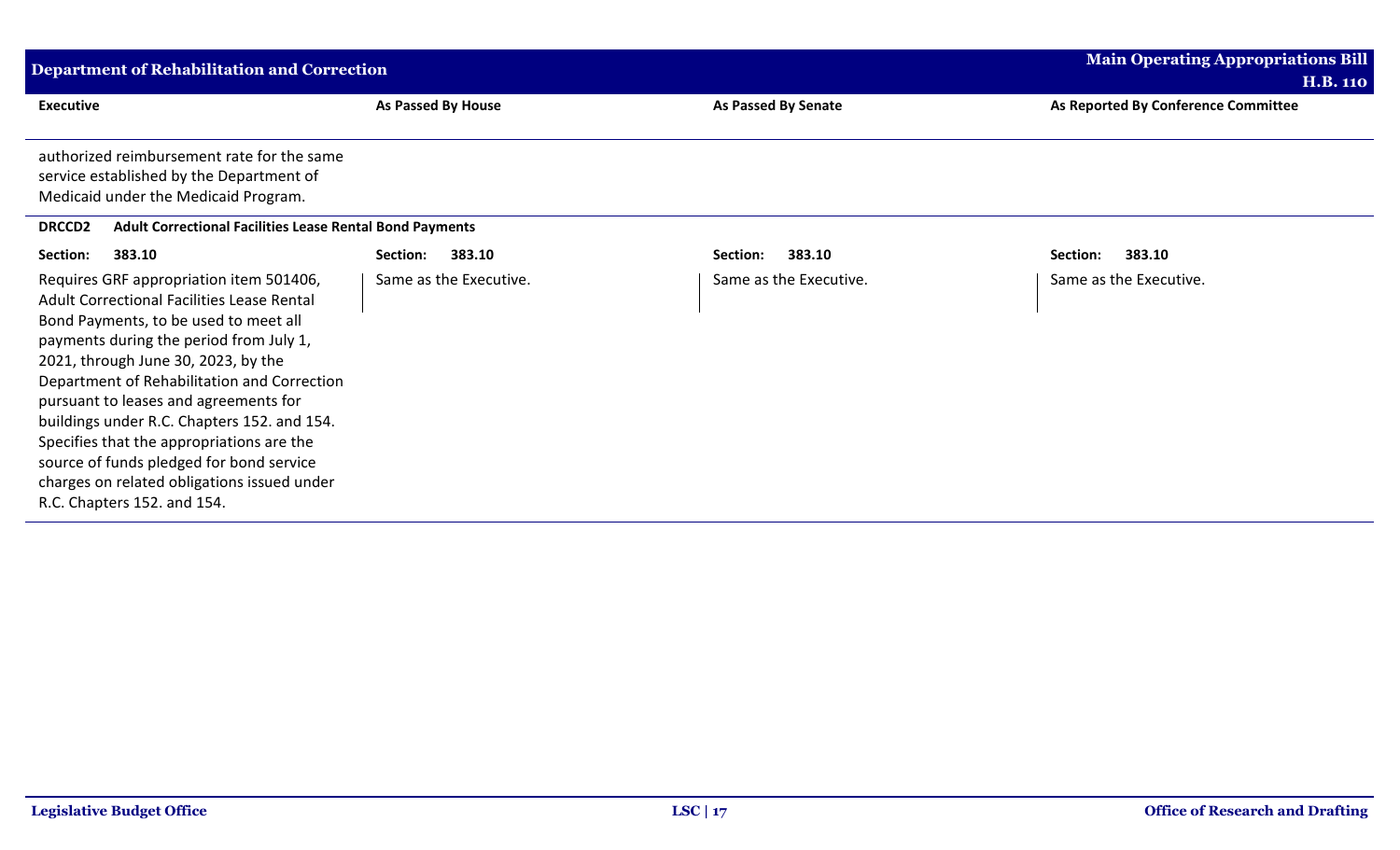| <b>Department of Rehabilitation and Correction</b>                                                                                                                                                                                                                                                                                                                                                                                                                                    | <b>Main Operating Appropriations Bill</b><br><b>H.B. 110</b> |                            |                                     |  |  |
|---------------------------------------------------------------------------------------------------------------------------------------------------------------------------------------------------------------------------------------------------------------------------------------------------------------------------------------------------------------------------------------------------------------------------------------------------------------------------------------|--------------------------------------------------------------|----------------------------|-------------------------------------|--|--|
| <b>Executive</b>                                                                                                                                                                                                                                                                                                                                                                                                                                                                      | As Passed By House                                           | <b>As Passed By Senate</b> | As Reported By Conference Committee |  |  |
| <b>Probation Improvement and Incentive Grants</b><br><b>DRCCD3</b>                                                                                                                                                                                                                                                                                                                                                                                                                    |                                                              |                            |                                     |  |  |
| 383.10<br>Section:                                                                                                                                                                                                                                                                                                                                                                                                                                                                    | 383.10<br>Section:                                           | 383.10<br>Section:         | 383.10<br>Section:                  |  |  |
| Requires DPF Fund 5TZ0 appropriation item<br>501610, Probation Improvement and<br>Incentive Grants, to be allocated by the<br>Department of Rehabilitation and Correction<br>to municipalities as grants with an emphasis<br>on: (1) providing services to those addicted<br>to opiates and other illegal substances, and<br>(2) supplementing the programs and<br>services funded by grants distributed from<br>GRF appropriation item 501407, Community<br>Nonresidential Programs. | Same as the Executive.                                       | Same as the Executive.     | Same as the Executive.              |  |  |
| Conveyance of certain state-owned land in Madison and Warren counties<br><b>DRCCD21</b>                                                                                                                                                                                                                                                                                                                                                                                               |                                                              |                            |                                     |  |  |

|                                  |                   | 753.10, 753.20<br>Section:                                                                                                                                                                                                                                                     | Section:<br>753.10, 753.20             |
|----------------------------------|-------------------|--------------------------------------------------------------------------------------------------------------------------------------------------------------------------------------------------------------------------------------------------------------------------------|----------------------------------------|
| (1) No provision.                | (1) No provision. | (1) Authorizes the conveyance of certain<br>state-owned land in Madison and Warren<br>counties under the jurisdiction of the<br>Department of Rehabilitation and Correction<br>(DRC) through a negotiated purchase<br>agreement or by sealed bid auction or public<br>auction. | (1) Same as the Senate.                |
| (2) No provision.                | (2) No provision. | (2) Requires the proceeds from the<br>conveyances to be deposited into the Adult<br>and Juvenile Correctional Facilities Bond<br>Retirement Fund (Fund 7097), which is used<br>for the purpose of debt retirement.                                                             | (2) Same as the Senate.                |
| (3) No provision.                | (3) No provision. | (3) Specifies requirements for the<br>Department of Administrative Services (DAS)                                                                                                                                                                                              | (3) Same as the Senate.                |
| <b>Legislative Budget Office</b> |                   | LSC   $18$                                                                                                                                                                                                                                                                     | <b>Office of Research and Drafting</b> |